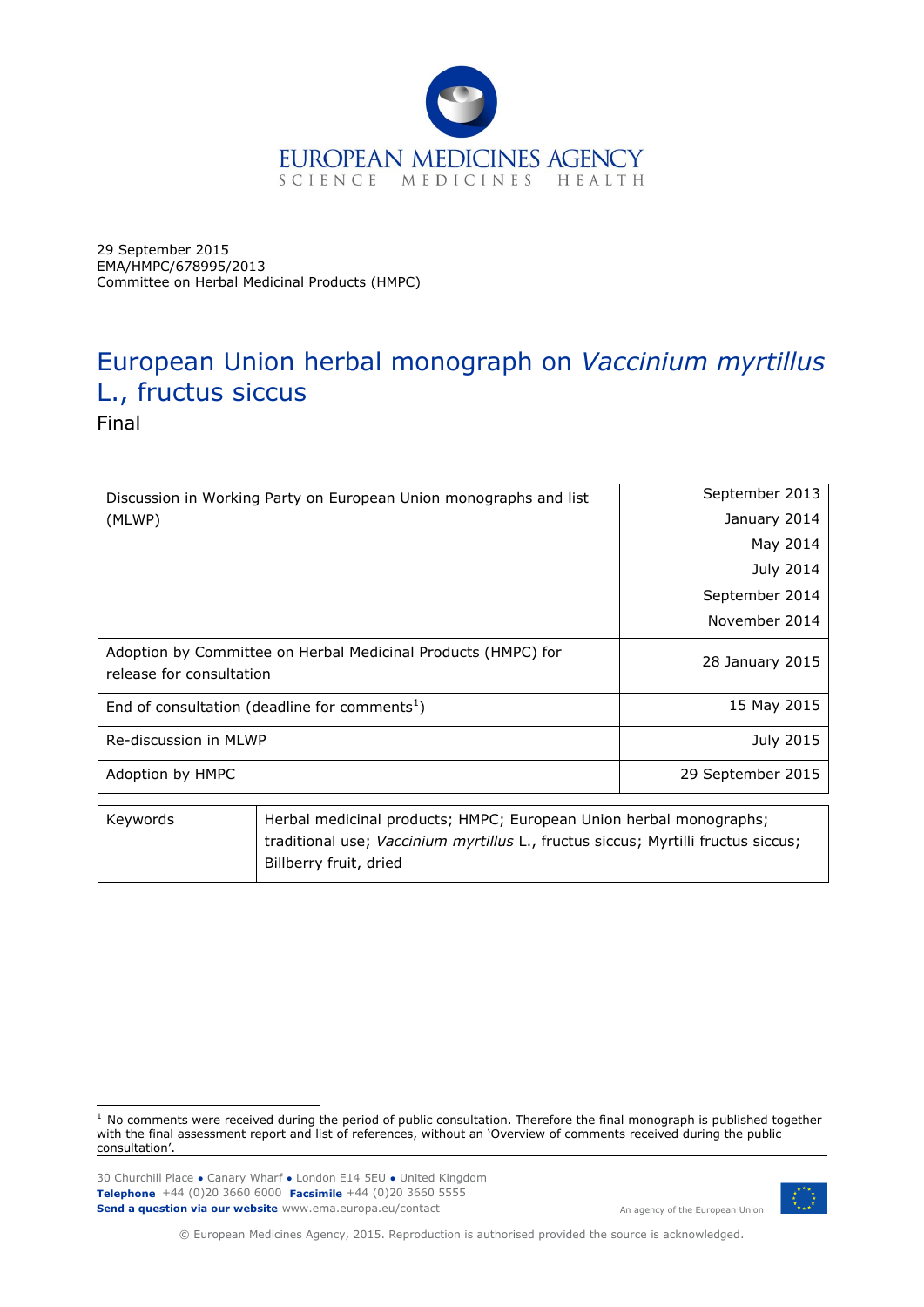| BG (bulgarski): Черна боровинка, изсушен плод | LT (lietuvių kalba): Džiovintos mėlynių uogos |
|-----------------------------------------------|-----------------------------------------------|
| CS (čeština): borůvkový plod                  | LV (latviešu valoda): Mellenes augļi, žāvēti  |
| DA (dansk): Blåbær, tørrede                   | MT (Malti): Frott niexef tal-Mirtillu         |
| DE (Deutsch): Getrocknete Heidelbeeren        | NL (Nederlands): Blauwe Bosbes, gedroogde     |
| EL (elliniká): Καρπό ξηρού Μυρτίλλου          | bessen                                        |
| EN (English): Bilberry fruit, dried           | PL (polski): Owoc borówki czernicy, suchy     |
| ES (español): Arándano, fruto seco de         | PT (português): Mirtilo, fruto seco           |
| ET (eesti keel): kuivatatud mustikas          | RO (română): Afine uscate                     |
| FI (suomi): mustikka, marja, kuivattu         | SK (slovenčina): Plod čučoriedky, usušený     |
| FR (français): Myrtille (fruit sec de)        | SL (slovenščina): posušeni plod borovnice     |
| HR (hrvatski): Borovničin plod, svjež         | SV (svenska): Blåbär, torkat bär              |
| HU (magyar): szárított fekete áfonya termés   | IS (íslenska):                                |
| IT (italiano): Mirtillo nero frutto secco     | NO (norsk): Blåbær, tørrede                   |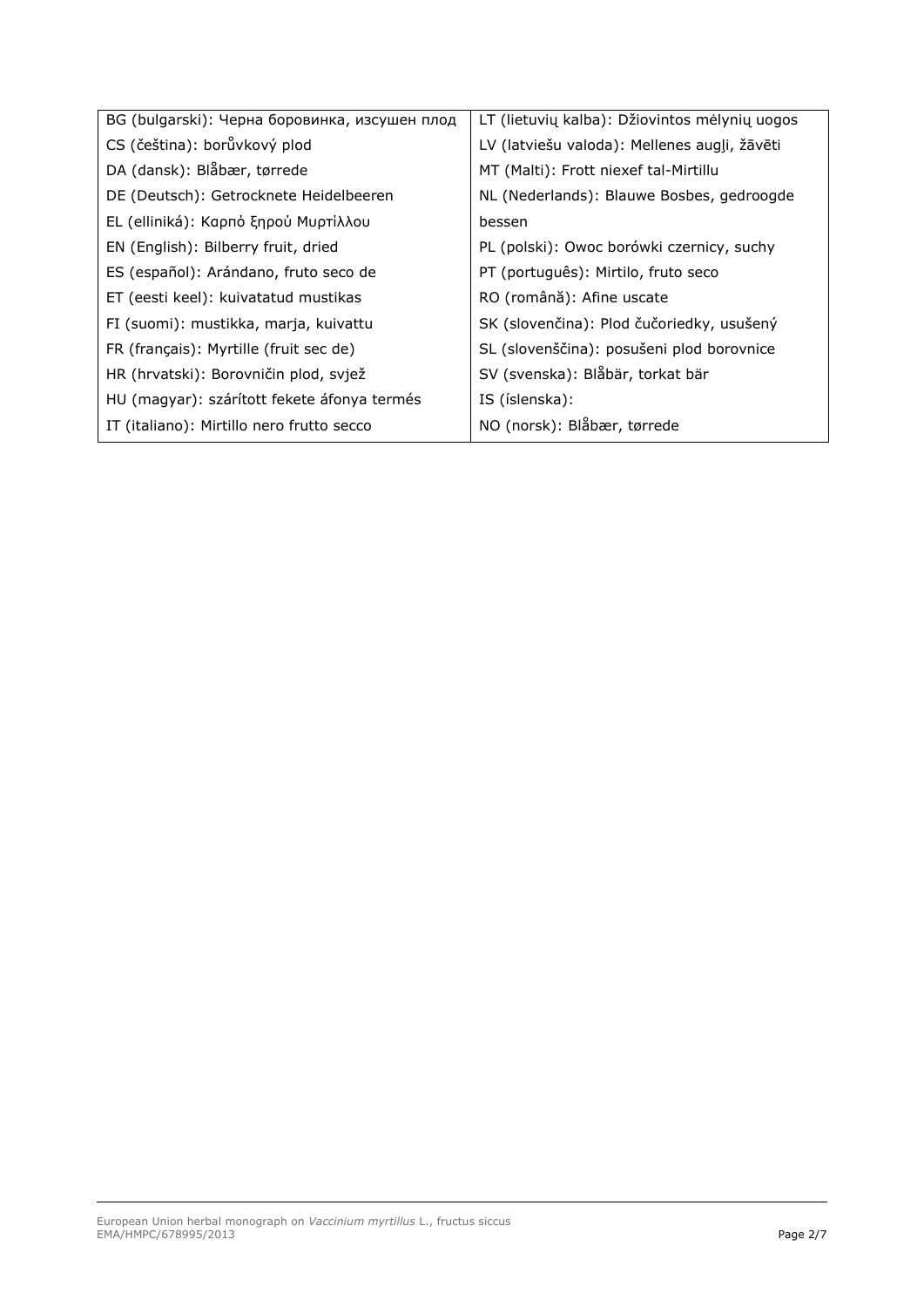## **European Union herbal monograph on** *Vaccinium myrtillus* **L., fructus siccus**

# **1. Name of the medicinal product**

To be specified for the individual finished product.

# 2. Qualitative and quantitative composition<sup>2, 3</sup>

| Well-established use | <b>Traditional use</b>                                                                                 |
|----------------------|--------------------------------------------------------------------------------------------------------|
|                      | With regard to the registration application of<br>Article 16d(1) of Directive 2001/83/EC as<br>amended |
|                      | Vaccinium myrtillus L., fructus siccus (Bilberry<br>fruit, dried)                                      |
|                      | i) Herbal substance                                                                                    |
|                      | Ripe, dry fruits                                                                                       |
|                      | ii) Herbal preparations                                                                                |
|                      | Comminuted herbal substance                                                                            |

## **3. Pharmaceutical form**

| Well-established use | <b>Traditional use</b>                                                                                                            |
|----------------------|-----------------------------------------------------------------------------------------------------------------------------------|
|                      | Herbal substance or comminuted herbal<br>substance as herbal tea for oral use or for<br>decoction preparation for oromucosal use. |
|                      | The pharmaceutical form should be described by<br>the European Pharmacopoeia full standard term.                                  |

## **4. Clinical particulars**

### *4.1. Therapeutic indications*

| Well-established use | <b>Traditional use</b>                                                               |
|----------------------|--------------------------------------------------------------------------------------|
|                      | Indication 1)                                                                        |
|                      | Traditional herbal medicinal product for<br>symptomatic treatment of mild diarrhoea. |

ł  $^2$  The declaration of the active substance(s) for an individual finished product should be in accordance with relevant herbal quality guidance. <sup>3</sup> The material complies with the Ph. Eur. monograph (ref.: 1588)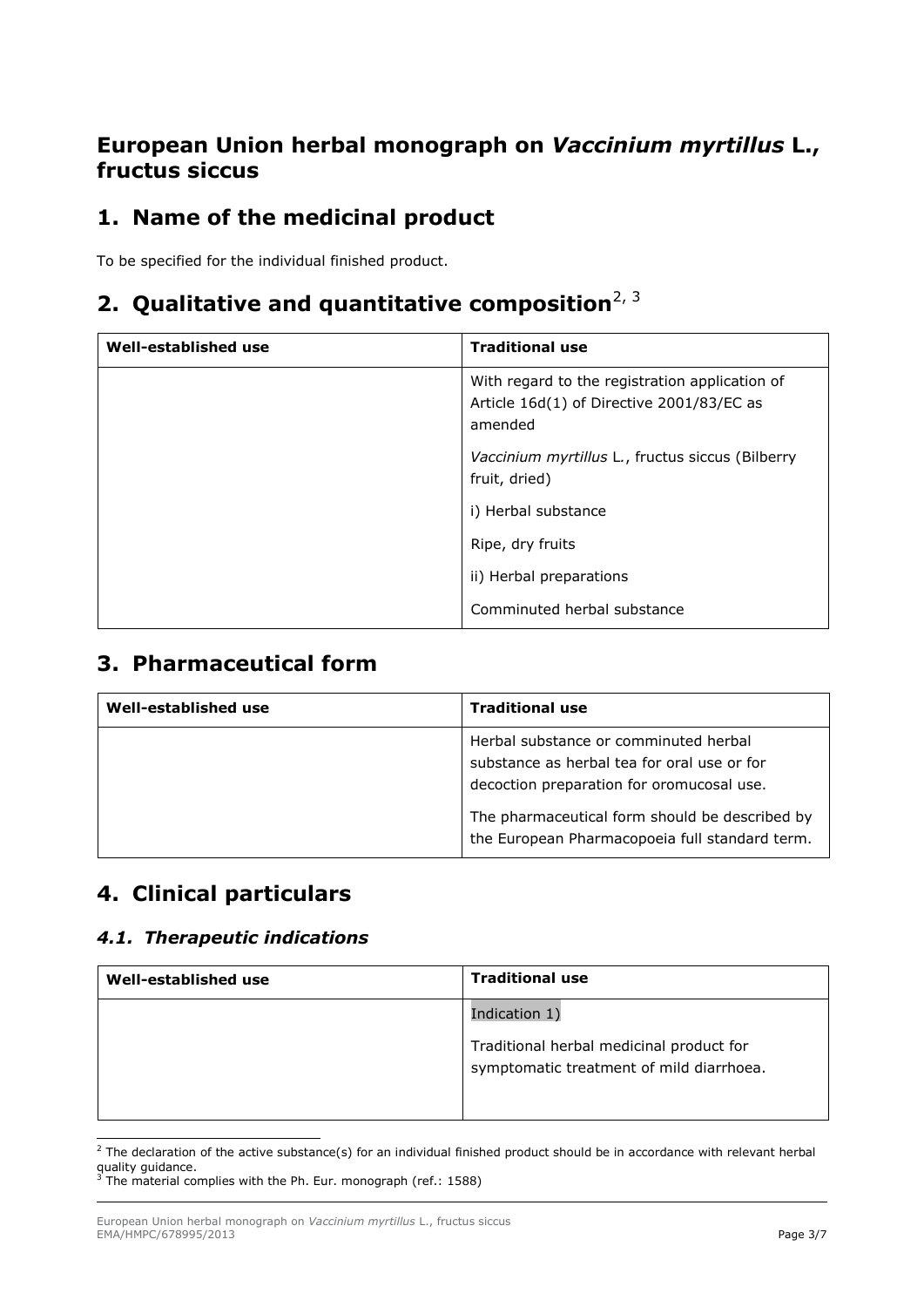| Well-established use | <b>Traditional use</b>                                                                                                                    |
|----------------------|-------------------------------------------------------------------------------------------------------------------------------------------|
|                      | Indication 2)                                                                                                                             |
|                      | Traditional herbal medicinal product for<br>symptomatic treatment of minor inflammations<br>of the oral mucosa.                           |
|                      | The product is a traditional herbal medicinal<br>product for use in the specified indication<br>exclusively based upon long-standing use. |

### *4.2. Posology and method of administration* 4

| Well-established use | <b>Traditional use</b>                                                                                                                                                                                 |
|----------------------|--------------------------------------------------------------------------------------------------------------------------------------------------------------------------------------------------------|
|                      | <b>Posology</b><br>Adolescents, adults and elderly<br>Indication 1)                                                                                                                                    |
|                      | Herbal tea: 15-60 g of herbal substance or<br>comminuted herbal substance as a decoction, in<br>divided doses of 5-15 g in 250 ml of water, 3-4<br>times daily.                                        |
|                      | Indication 2)<br>Herbal substance or comminuted herbal<br>substance for decoction preparation for<br>oromucosal use:<br>20 g of herbal substance or comminuted herbal<br>substance in 200 ml of water. |
|                      | Rinse the mouth several times daily.                                                                                                                                                                   |
|                      | The use in children under 12 years of age is not<br>recommended (see 4.4 'Special warnings and<br>precautions for use').                                                                               |
|                      | <b>Duration of use</b>                                                                                                                                                                                 |
|                      | Indication 1)                                                                                                                                                                                          |
|                      | If the symptoms persist longer than 3 days<br>during the use of the medicinal product, a doctor<br>or a qualified health care practitioner should be<br>consulted.                                     |
|                      | Indication 2)                                                                                                                                                                                          |
|                      | If the symptoms persist longer than 1 week<br>during the use of the medicinal product, a doctor<br>or a qualified health care practitioner should be                                                   |

 4 For guidance on herbal substance/herbal preparation administered as herbal tea or as infusion/decoction/macerate preparation, please refer to the HMPC 'Glossary on herbal teas' (EMA/HMPC/5829/2010 Rev.1).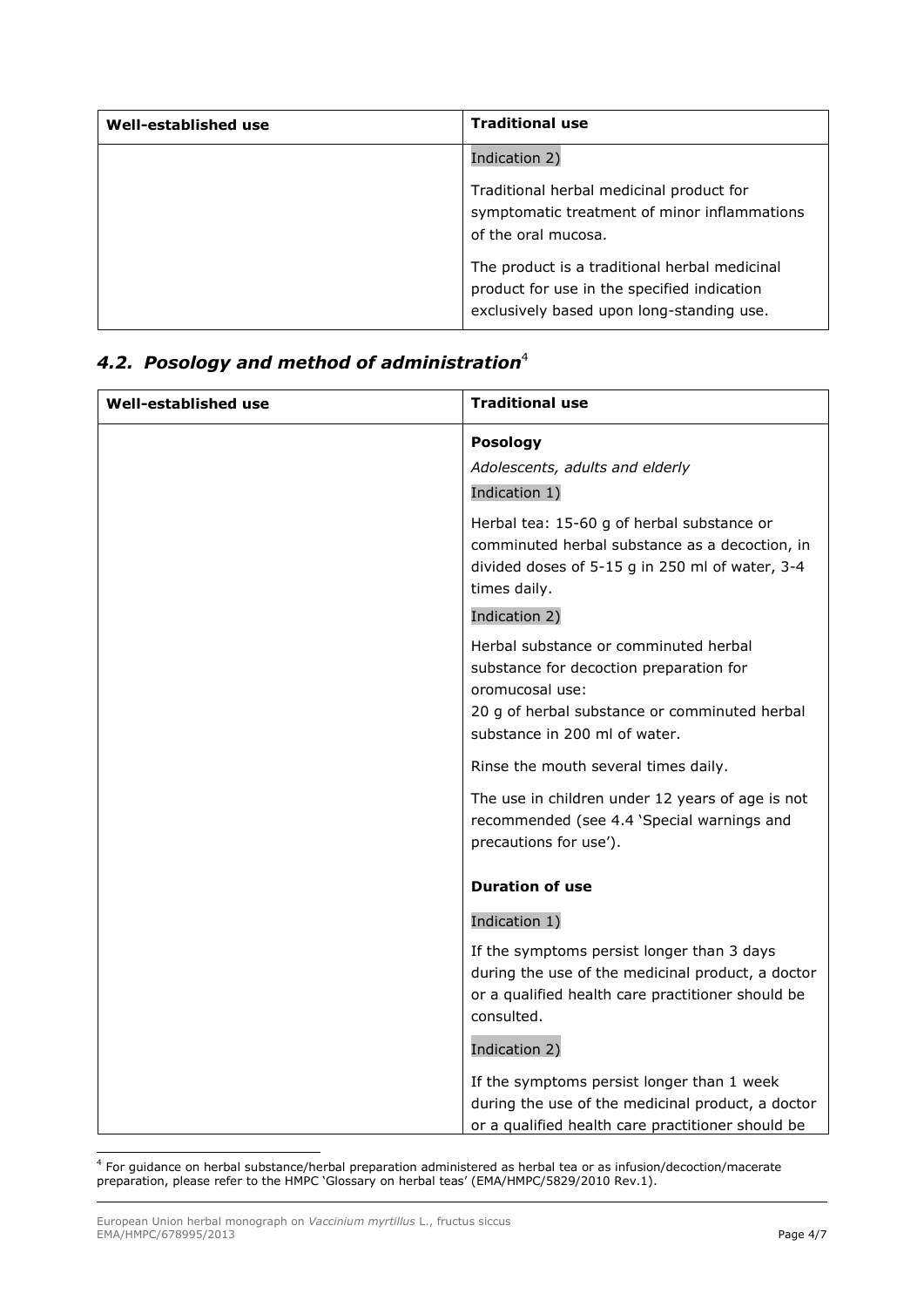| Well-established use | <b>Traditional use</b>          |
|----------------------|---------------------------------|
|                      | consulted.                      |
|                      | <b>Method of administration</b> |
|                      | Indication 1)                   |
|                      | Oral use.                       |
|                      | Indication 2)                   |
|                      | Oromucosal use.                 |

#### *4.3. Contraindications*

| Well-established use | <b>Traditional use</b>                    |
|----------------------|-------------------------------------------|
|                      | Hypersensitivity to the active substance. |

### *4.4. Special warnings and precautions for use*

| Well-established use | <b>Traditional use</b>                                                                                                                                                                        |
|----------------------|-----------------------------------------------------------------------------------------------------------------------------------------------------------------------------------------------|
|                      | The use in children under 12 years of age has<br>not been established due to lack of adequate<br>data.                                                                                        |
|                      | Indication 1)                                                                                                                                                                                 |
|                      | If the symptoms worsen or persist longer than<br>3 days during the use of the medicinal product, a<br>doctor or a qualified health care practitioner<br>should be consulted.<br>Indication 2) |
|                      | If the symptoms worsen or persist longer than<br>1 week during the use of the medicinal product,<br>a doctor or a qualified health care practitioner<br>should be consulted.                  |

### *4.5. Interactions with other medicinal products and other forms of interaction*

| Well-established use | <b>Traditional use</b> |
|----------------------|------------------------|
|                      | None reported.         |

## *4.6. Fertility, pregnancy and lactation*

| Well-established use | <b>Traditional use</b>                          |
|----------------------|-------------------------------------------------|
|                      | Can be used during pregnancy and lactation.     |
|                      | No concern has arisen about any malformation in |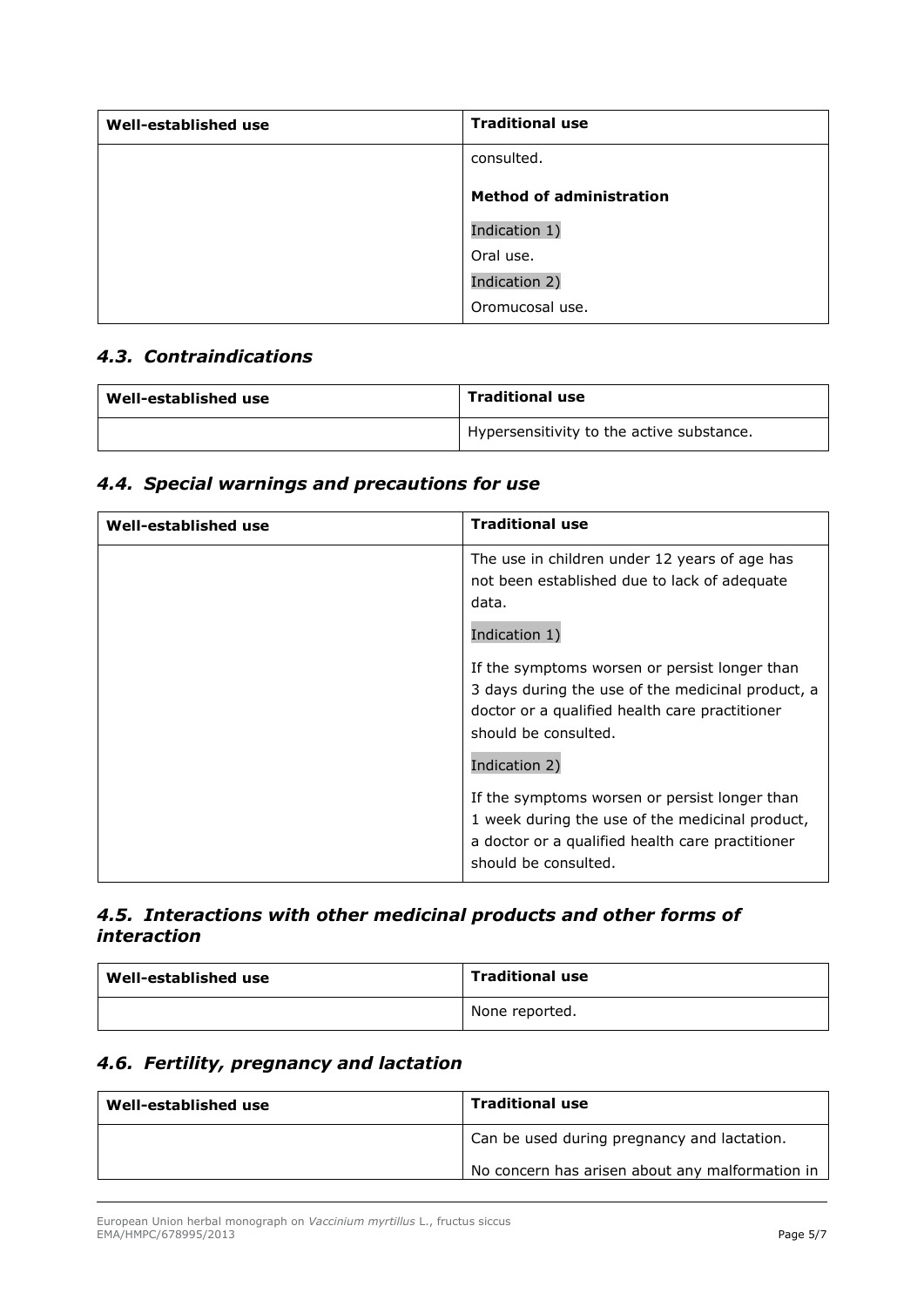| Well-established use | <b>Traditional use</b>                                        |
|----------------------|---------------------------------------------------------------|
|                      | humans, following the consumption of dried<br>bilberry fruit. |
|                      | No fertility data available.                                  |

### *4.7. Effects on ability to drive and use machines*

| Well-established use | <b>Traditional use</b>                                                                    |
|----------------------|-------------------------------------------------------------------------------------------|
|                      | No studies on the effect on the ability to drive<br>and use machines have been performed. |

#### *4.8. Undesirable effects*

| Well-established use | <b>Traditional use</b>                                                                               |
|----------------------|------------------------------------------------------------------------------------------------------|
|                      | None known.                                                                                          |
|                      | If adverse reactions occur, a doctor or a qualified<br>health care practitioner should be consulted. |

#### *4.9. Overdose*

| Well-established use | <b>Traditional use</b>                 |
|----------------------|----------------------------------------|
|                      | No case of overdose has been reported. |

## **5. Pharmacological properties**

#### *5.1. Pharmacodynamic properties*

| Well-established use | <b>Traditional use</b>                                                              |
|----------------------|-------------------------------------------------------------------------------------|
|                      | Not required as per Article $16c(1)(a)(iii)$ of<br>Directive 2001/83/EC as amended. |

#### *5.2. Pharmacokinetic properties*

| Well-established use | <b>Traditional use</b>                                                              |
|----------------------|-------------------------------------------------------------------------------------|
|                      | Not required as per Article $16c(1)(a)(iii)$ of<br>Directive 2001/83/EC as amended. |

#### *5.3. Preclinical safety data*

| Well-established use | <b>Traditional use</b>                          |
|----------------------|-------------------------------------------------|
|                      | Not required as per Article $16c(1)(a)(iii)$ of |
|                      | Directive 2001/83/EC as amended, unless         |